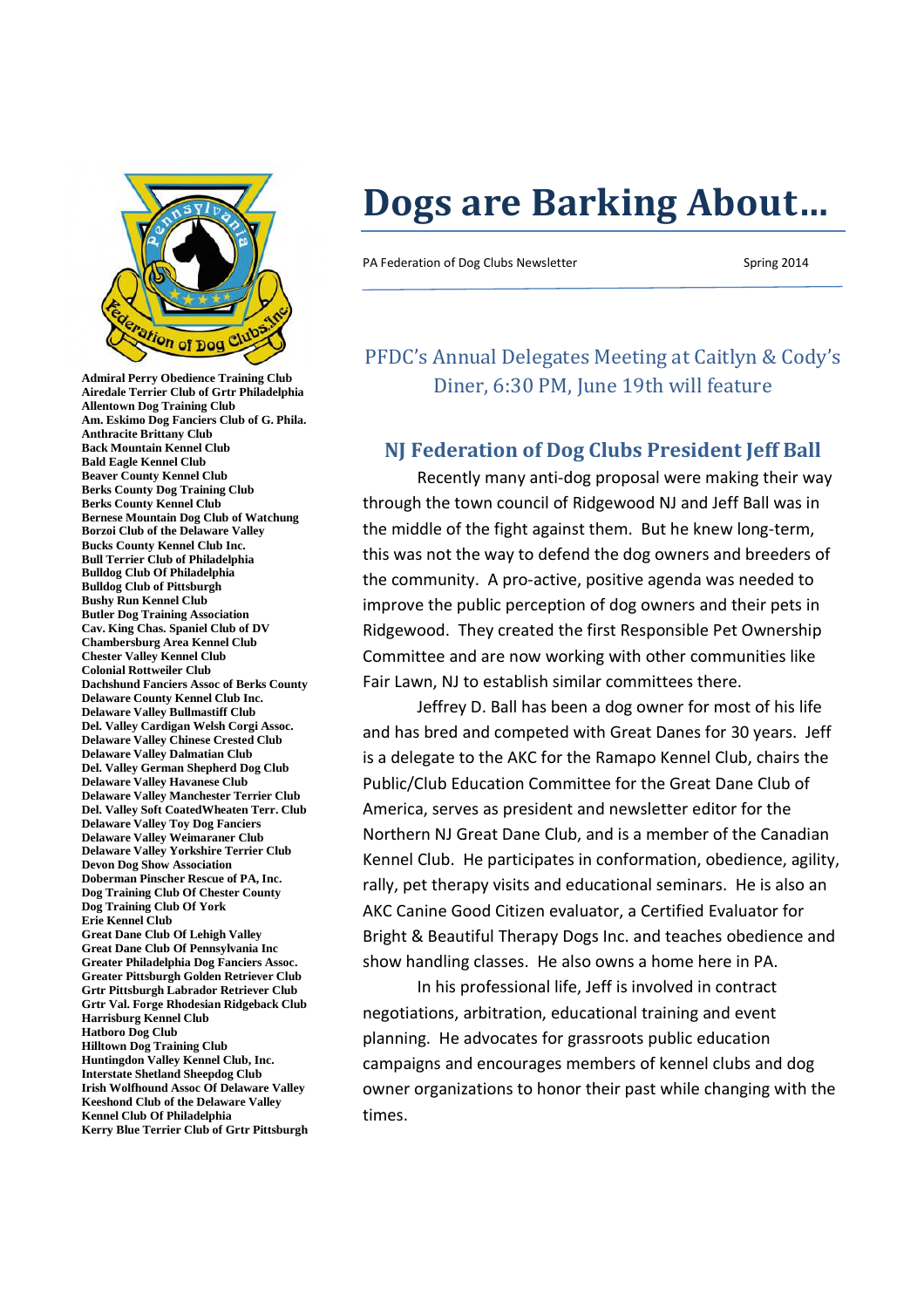**Keystone Cocker Spaniel Club Keystone English Springer Spaniel Club Lancaster Kennel Club Laurel Highlands Kennel Assoc. Lebanon County Kennel Club Lehigh German Shepherd Dog Club Lehigh Valley Coursing Club Lehigh Valley Kennel Club Lenape Golden Retriever Club Liberty English Cocker Spaniel Fanciers Lower Bucks Dog Training Club Mid Susquehanna Valley Kennel Club Middle Atlantic St. Bernard Club Mifflin County Dog Training Club Montgomery County Kennel Club Mountain Laurel Kennel Club Mt Nittany Dog Training Club Nita-Nee Kennel Club Obedience Training Class Of Harrisburg Owner Handler Assc Lehigh Valley Chap. Old York Road Dog Training Club Penn Ridge Kennel Club Penn Treaty Kennel Club Penn-Dutch Great Pyrenees Club Philadelphia Dog Training Club Pocono Mountain Kennel Club Poodle Club of the Lehigh Valley Inc. Quaker City Doberman Pinscher Club Saucon Valley Boxer Club Schuylkill Valley GSP Club SE Keystone Chinese Shar-Pei Club Siberian Husky Club of Del. Valley Skycastle French Hounds South Hills Kennel Club Suburban DTC of E Montgomery Cty. Tri State Dog Obedience Club Inc. Valley Forge Kennel Club Waterland Retriever Club William Penn Poodle Club Western PA Kennel Association William Penn Poodle Club WP West Highland White Terr Club Williamsport Dog Training Club York County Dog Training Club**

#### **Annual Dinner Scheduled for September 10**

We will be evaluating the Caitlyn and Cody's Diner at the Delegates meeting and if most like it, we will probably hold the Annual Dinner meeting there. Pencil in the date on your calendars with time to be determined. Our speaker will be Dr. Cindy Otto DVM, PhD, DACVECC, Director of the Working Dog Center at the University of Pennsylvania School of Veterinary Medicine. She will be talking about the Working Dog Center and the research they are conducting on breeding and training.

We will be announcing the winners of our Outstanding Club and Newsletter awards, so get those entries in now. Newsletters can be submitted to NewsletterAwards@pafederationofdogclubs.org and Outstanding Club write-ups to OutstandingClubs@pafederationofdogclubs.org.

## **Western PA Legislation & Public Relations Meeting, Friday May 23, 2014, 6:30 PM**

### **Held in conjunction the Memorial Day Weekend Cluster in New Castle, PA**

Our featured speaker will be PA Dog Law Supervisor Thomas Wharry. He will talk about their procedures for inspecting kennels and canvassing for dog licensing and proof of rabies inoculations. He will take any questions you bring about the PA Dog Law and how his team applies it in the field.

Our own Legislative Chairman, Julian Prager will provide a handout on current legislative issues being considered in Harrisburg, regulatory proposals that may be on the horizon and an update on the APHIS revisions to the Pet Store rule. Julian is a retired attorney, is the Legislative Director and Executive Committee member of the National Animal Interest Alliance. He sits on the PA Dog Law Advisory Board also.

PFDC President Darin Cox will talk about PFDC activities including Public Relations outreach efforts.